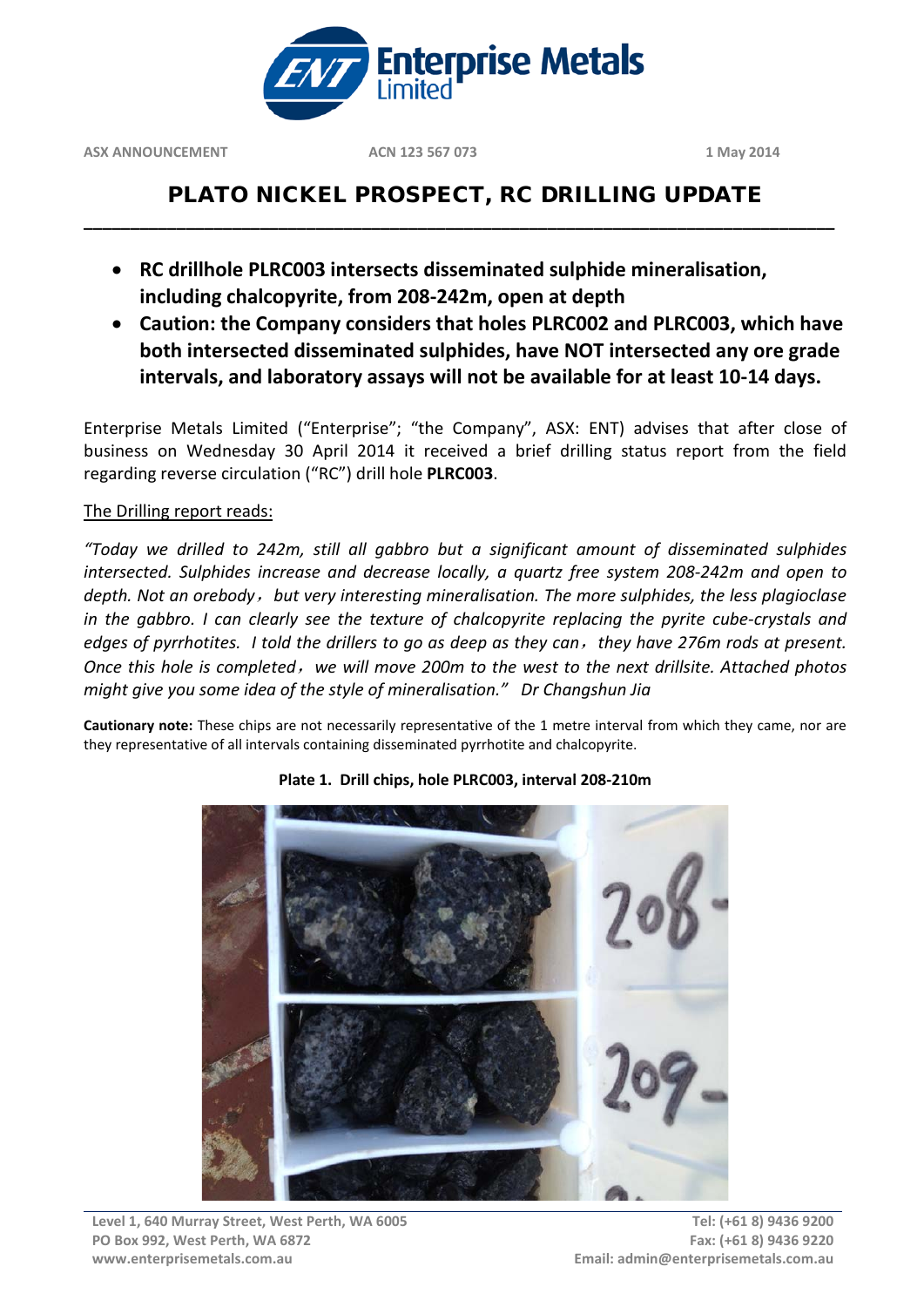

**Plate 2. Drill chips, hole PLRC003, Interval 213-214m**

**Plate 3. Drill chips, hole PLRC003, Interval 227-230m**

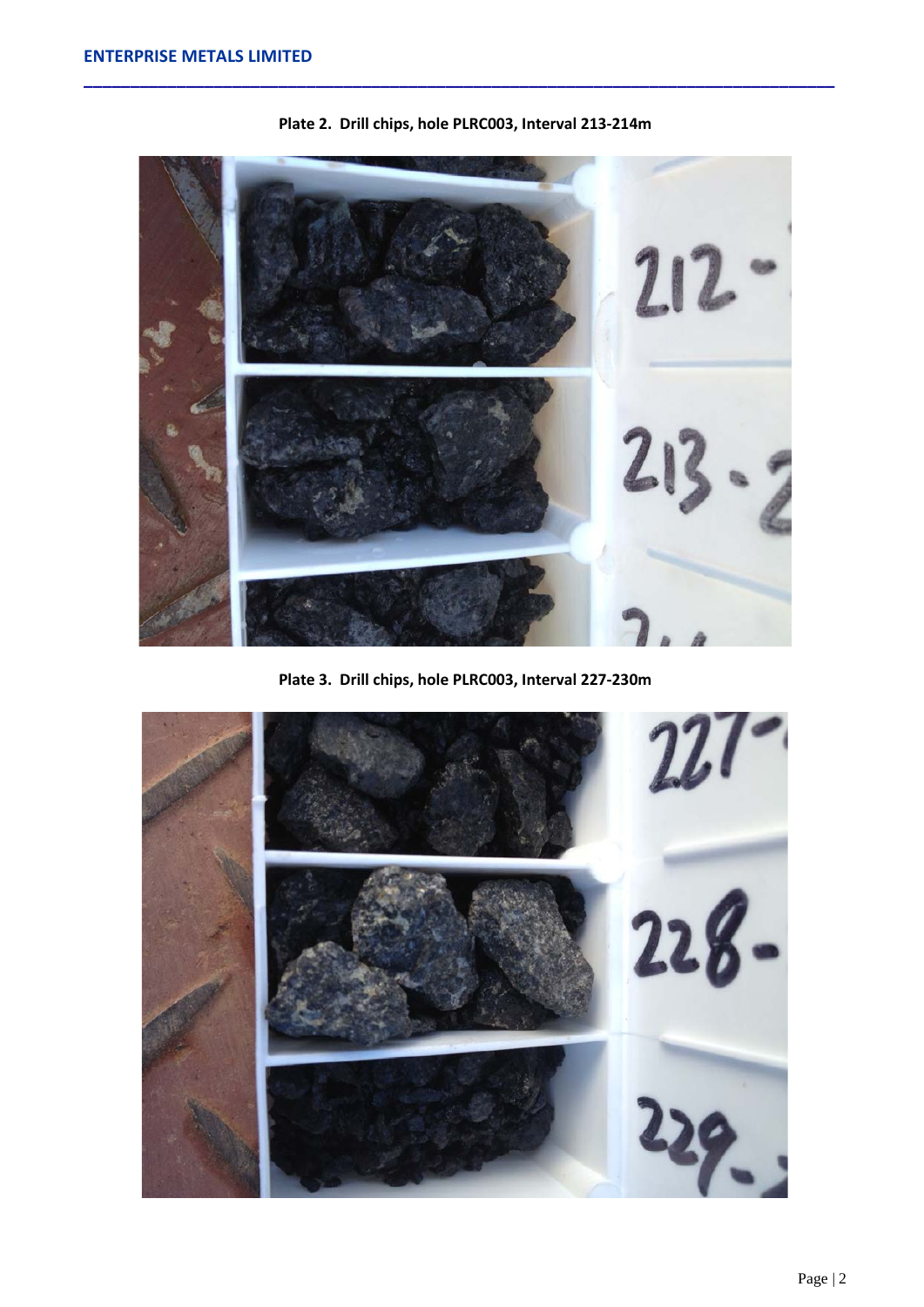

**Plate 4. Drill chips, hole PLRC003, Interval 237-240m**

**Figure 1. Actual and planned RC Holes over Image of Nickel Soil Geochemistry and HeliTEM Conductivity Depth Image (Cross Section 6434150N)**

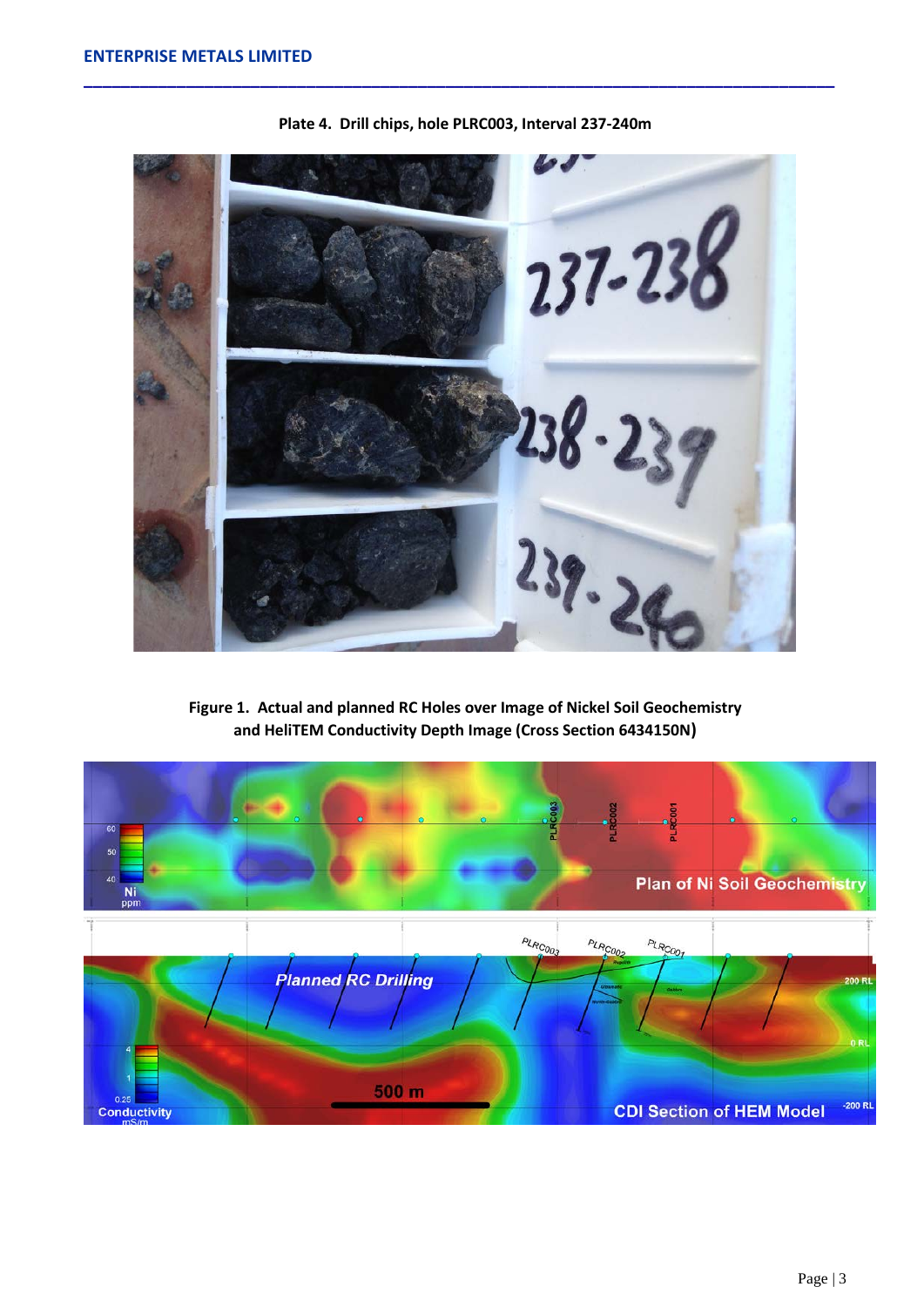### **COMMENTS**

While the Plato drilling program is still at an early stage, the Company is encouraged by these early visual results of disseminated sulphide mineralisation.

**\_\_\_\_\_\_\_\_\_\_\_\_\_\_\_\_\_\_\_\_\_\_\_\_\_\_\_\_\_\_\_\_\_\_\_\_\_\_\_\_\_\_\_\_\_\_\_\_\_\_\_\_\_\_\_\_\_\_\_\_\_\_\_\_\_\_\_\_\_\_\_\_\_\_\_\_\_\_\_\_\_**

It appears that iron sulphides (pyrrhotite) and trace copper sulphides (chalcopyrite) are associated with gabbro only in hole PLRC003, whilst in hole PLRC002, disseminated sulphides were associated with both ultramafic rocks and gabbro.

Of significance is the apparent trend of chalcopyrite content increasing to the west and at depth.

However, the Company cautions that it does not consider that either hole PLRC002 or PLRC003, which have both intersected disseminated sulphide mineralisation, have intersected any ore grade intervals, and laboratory assays will not be available for at least 10-14 days.

911 Ryon

**Dermot Ryan Managing Director**

*Contact:* 

*Telephone: 08 9436 9200 Facsimile: 08 9436 9220 Email: admin@enterprisemetals.com.au*

#### *Competent Persons statement*

*The information in this report that relates to Exploration Results and Mineral Resources is based on information compiled by Mr Dermot Ryan, who is employed as the Managing Director of the Company through geological consultancy Xserv Pty Ltd. Mr Ryan is a Fellow of the Australasian Institute of Mining & Metallurgy, a Fellow of the Australian Institute of Geoscientists and has sufficient experience of relevance to the styles of mineralisation and the types of deposits under consideration, and to the activities undertaken, to qualify as a Competent Person as defined in the 2012 Edition of the Joint Ore Reserves Committee (JORC) Australasian Code for Reporting of Exploration Results, Mineral Resources and Ore Reserves. Mr Ryan consents to the inclusion in this report of the matters based on information in the form and context in which it appears.*

| Hole           | <b>Easting</b> | <b>Northing</b> | <b>RL</b> | <b>Azimuth</b><br>Dip |           | Depth          |
|----------------|----------------|-----------------|-----------|-----------------------|-----------|----------------|
| <b>Name</b>    |                |                 | (m)       | (degrees)             | (degrees) | (m)            |
| PLRC001        | 490846         | 6434158         | 310       | $-70$                 | 270       | 250            |
| <b>PLRC002</b> | 490652         | 6434153         | 310       | $-70$                 | 270       | 252            |
|                |                |                 |           |                       |           | In progress at |
| <b>PLRC003</b> | 490454         | 6434150         | 312       | $-70$                 | 270       | 242m           |

### **Table 1. Drill Collar Attributes**

*Grid system is GDA94(MGA),zone 51*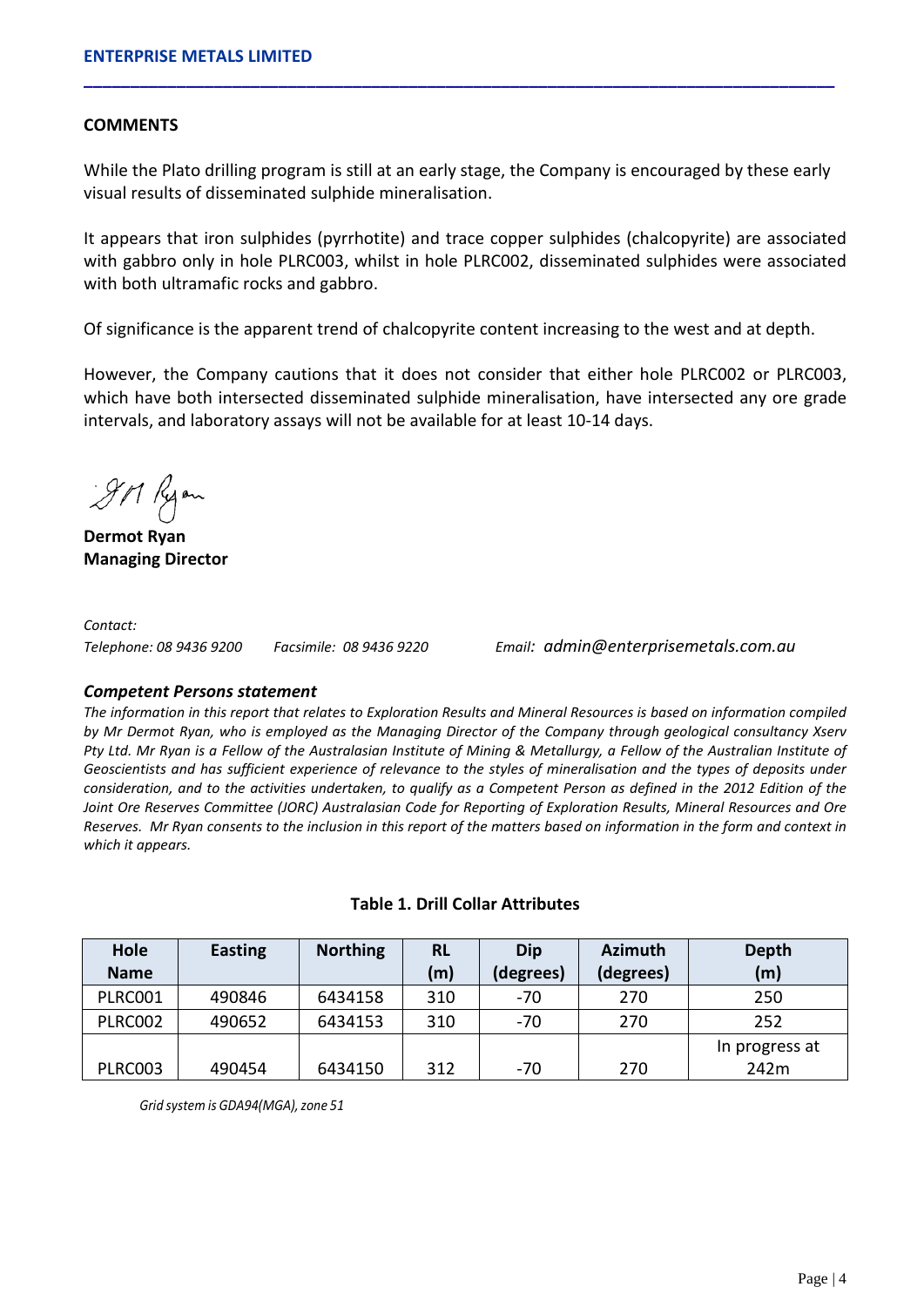# **JORC Code, 2012 Edition – Table 1 report**

# **Section 1 Sampling Techniques and Data**

(Criteria in this section apply to all succeeding sections.)

| Criteria                                          | <b>JORC Code explanation</b>                                                                                                                                                                                                                                                                                                                                                                                                                                                                                                                                                                                                                                                           | Commentary                                                                                                                                                                                                                                                                                                                                                                                                                                                                                                                                                                                                                                                                                                                                                                    |  |  |
|---------------------------------------------------|----------------------------------------------------------------------------------------------------------------------------------------------------------------------------------------------------------------------------------------------------------------------------------------------------------------------------------------------------------------------------------------------------------------------------------------------------------------------------------------------------------------------------------------------------------------------------------------------------------------------------------------------------------------------------------------|-------------------------------------------------------------------------------------------------------------------------------------------------------------------------------------------------------------------------------------------------------------------------------------------------------------------------------------------------------------------------------------------------------------------------------------------------------------------------------------------------------------------------------------------------------------------------------------------------------------------------------------------------------------------------------------------------------------------------------------------------------------------------------|--|--|
| Drillingtechnique                                 | Drill type (eg core, reverse circulation, open-hole hammer,<br>rotary air blast, auger, Bangka, sonic, etc) and details (eg<br>core diameter, triple or standard tube, depth of diamond<br>tails, face-sampling bit or other type, whether core is oriented<br>and if so, by what method, etc).                                                                                                                                                                                                                                                                                                                                                                                        | Reverse Circulation (RC) drilling with face<br>sampling hammer bit accounts for all of<br>Enterprise's drilling at the Plato prospect.                                                                                                                                                                                                                                                                                                                                                                                                                                                                                                                                                                                                                                        |  |  |
| Drill sample recovery                             | Method of recording and assessing core and chip sample<br>recoveries and results assessed.<br>Measures taken to maximise sample recovery and ensure<br>representative nature of the samples.<br>Whether a relationship exists between sample recovery<br>and grade and whether sample bias may have occurred<br>due to preferential loss/gain of fine/coarse material.                                                                                                                                                                                                                                                                                                                 | • RC recoveries were logged visually as a volume<br>percentage.<br>• Each RC sample was split into 10% (for laboratory<br>analysis) and 90% into a large green plastic bag through<br>a triple tier splitter.<br>Not applicable as whole sample obtained.                                                                                                                                                                                                                                                                                                                                                                                                                                                                                                                     |  |  |
| Logging                                           | Whether core and chip samples have been geologically and<br>geotechnically logged<br>to a level of detail to support appropriate Mineral resource<br>estimation, mining studies and metallurgical studies.<br>Whether logging is qualitative or quantitative in nature.<br>Core (or costean, channel, etc) photography.<br>The total length and percentage of the relevant<br>intersections logged.                                                                                                                                                                                                                                                                                    | RC drilling has been geologically logged to a<br>level of detail deemed appropriate for mineral<br>exploration.<br>RC drill logs record lithology, mineralogy,<br>mineralisation, weathering, colour and other<br>appropriate features.<br>All RClogging is quantitative.<br>First 2 RC drill holes reported were logged in full                                                                                                                                                                                                                                                                                                                                                                                                                                              |  |  |
| Sub-sampling techniques and sample<br>preparation | If core, whether cut or sawn and whether quarter, half or<br>all core taken.<br>If non-core, whether riffled, tube sampled, rotary split, etc<br>and whether sampled wet or dry.<br>For all sample types, the nature, quality and appropriateness<br>of the sample preparation technique.<br>Quality control procedures adopted for all sub-sampling<br>stages to maximise representivity of samples.<br>Measures taken to ensure that the sampling is<br>representative of the in situ material collected, including<br>for instance results for field duplicate/second-half<br>sampling.<br>Whether sample sizes are appropriate to the grain size<br>of the material being sampled. | No core drilling undertaken.<br>RC samples were cyclone split. Samples<br>were collected mostly dry.<br>4m composite samples have been sent to<br>Minanalytical Laboratory for geochemical<br>analysis.<br>The sample preparation of RC samples follows<br>industry best practice. All samples will be<br>pulverized to a minimum of 85% passing 75<br>microns.<br>RC samples are collected at 1m intervals from<br>a cyclone and split into 10% and 90%<br>representative samples.<br>4mSamples of equal volume are composited<br>from 1 metre 90% green bag samples using a<br>spear. In house blank and duplicate samples<br>are inserted as 1 in 20 samples to be analysed<br>with each batch of samples<br>Samples sizes are appropriate to the size of the<br>RC chips. |  |  |
| Quality of assay data and laboratory tests        | The nature, quality and appropriateness of the assaying and<br>laboratory procedures used and whether the technique is<br>considered partial or total.<br>For geophysical tools, spectrometers, handheld XRF<br>instruments, etc, the parameters used in determining the<br>analysis including instrument make and model, reading<br>times, calibrations factors applied and their derivation, etc.<br>Nature of quality control procedures adopted (eg<br>standards, blanks, duplicates, external laboratory checks)<br>and whether acceptable levels of accuracy (ie lack of bias)<br>and precision have been established.                                                           | The proposed analytical technique will use<br>mixed acid digest on 4m composite samples<br>and 4 acid digest on 1 metre samples.<br>Not applicable at this stage.                                                                                                                                                                                                                                                                                                                                                                                                                                                                                                                                                                                                             |  |  |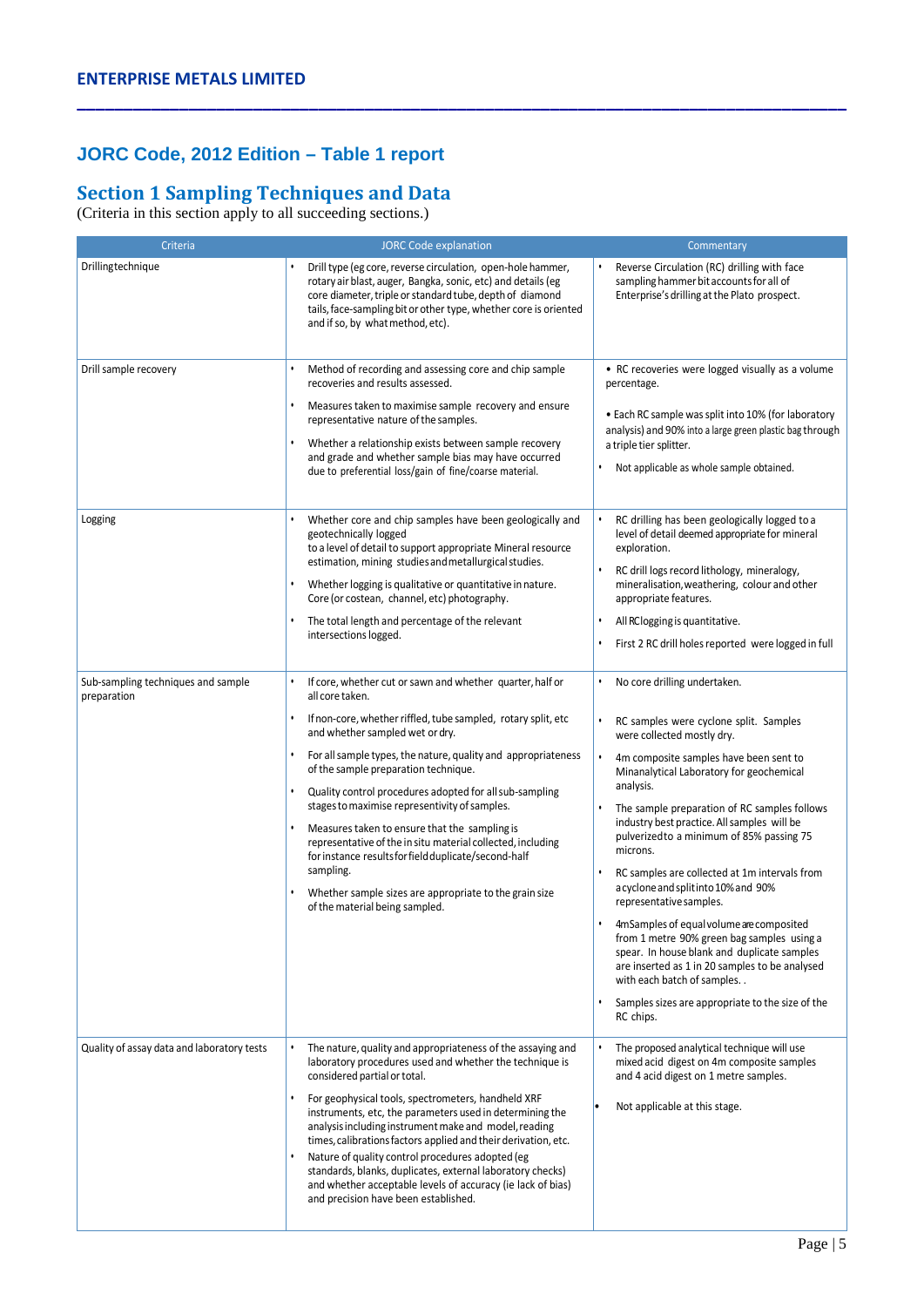### **ENTERPRISE METALS LIMITED**

| Criteria                                                   | <b>JORC Code explanation</b>                                                                                                                                                                                                                                                                                                                                                            | Commentary                                                                                                                                                                                                                                                                                     |  |  |
|------------------------------------------------------------|-----------------------------------------------------------------------------------------------------------------------------------------------------------------------------------------------------------------------------------------------------------------------------------------------------------------------------------------------------------------------------------------|------------------------------------------------------------------------------------------------------------------------------------------------------------------------------------------------------------------------------------------------------------------------------------------------|--|--|
| Verification of sampling and assaying                      | The verification of significant intersections by either<br>independent or alternative company personnel.                                                                                                                                                                                                                                                                                | Not applicable as no chemical assays available<br>yet.                                                                                                                                                                                                                                         |  |  |
|                                                            | The use of twinned holes.<br>$\bullet$                                                                                                                                                                                                                                                                                                                                                  | Significant intersections of the RC chips were<br>$\bullet$                                                                                                                                                                                                                                    |  |  |
|                                                            | Documentation of primary data, data entry procedures, data<br>verification, data storage (physical and electronic) protocols.<br>Discuss any adjustment to assay data.                                                                                                                                                                                                                  | visually verified by the Managing Director<br>and an independent technical consultant.                                                                                                                                                                                                         |  |  |
|                                                            |                                                                                                                                                                                                                                                                                                                                                                                         | There have been no been twinned holes to date.                                                                                                                                                                                                                                                 |  |  |
|                                                            |                                                                                                                                                                                                                                                                                                                                                                                         | Primary sampling and logging data was<br>collected by excel templates using flat<br>files.                                                                                                                                                                                                     |  |  |
|                                                            |                                                                                                                                                                                                                                                                                                                                                                                         | No Adjustments or Calibrations were made to<br>the assay data reported.                                                                                                                                                                                                                        |  |  |
| Location of data points                                    | Accuracy and quality of surveys used to locate drill holes<br>(collar and down-hole surveys), trenches, mine workings<br>and other locations used in Mineral resource estimation.<br>٠                                                                                                                                                                                                  | Drillhole collars were located by GPS. Elevation<br>values were in AHD. Expected accuracy is +/-<br>3m for northing and easting and +/-10m for<br>elevation coordinates.                                                                                                                       |  |  |
|                                                            | Specification of the grid system used.<br>Quality and adequacy of topographic control.                                                                                                                                                                                                                                                                                                  | The grid system is GDA94(MGA), zone 51                                                                                                                                                                                                                                                         |  |  |
|                                                            |                                                                                                                                                                                                                                                                                                                                                                                         | The GPS is +/-5m.A digital terrain model has<br>beenderivedfromdatacollectedduring the<br>airborne magnetic survey of the whole<br>tenement.                                                                                                                                                   |  |  |
| Data spacing and distribution                              | Data spacing for reporting of Exploration results.<br>$\bullet$<br>Whether the data spacing and distribution is sufficient to<br>establish the degree of geological and grade continuity<br>appropriate for the Mineral resource and Ore reserve<br>estimation procedure(s) and classifications applied.<br>Whether sample compositing has been applied.                                | The nominal drill hole spacing is 200m on<br>northings at Plato prospect.<br>There is insufficient data to establish geological<br>and grade continuity at this stage.<br>There has been no compositing applied to the<br>exploration results as no laboratory assays are<br>available as yet. |  |  |
| Orientation of data in relation to geological<br>structure | Whether the orientation of sampling achieves unbiased<br>sampling of possible structures and the extent to which<br>this is known, considering the deposit type.<br>If the relationship between the drilling orientation and<br>the orientation of key mineralised structures is<br>considered to have introduced a sampling bias, this<br>should be assessed and reported if material. | There is no outcrop on which to base geological<br>control. The drill section is arbitrarily east-<br>west<br>Drill intersections are not true widths.                                                                                                                                         |  |  |
| Sample security                                            | The measures taken to ensure sample security.                                                                                                                                                                                                                                                                                                                                           | Chain of custody is managed by Toll Ipec and<br>then Minanalyical Laboratory. Samples are<br>stored at drill site and then delivered by<br>Enterprise personnel to a Toll Ipec for transport<br>to the Perth laboratory.                                                                       |  |  |
| Audits or reviews                                          | The results of any audits or reviews of sampling<br>techniques and data.                                                                                                                                                                                                                                                                                                                | No audits or reviews have been set up at this<br>stage.                                                                                                                                                                                                                                        |  |  |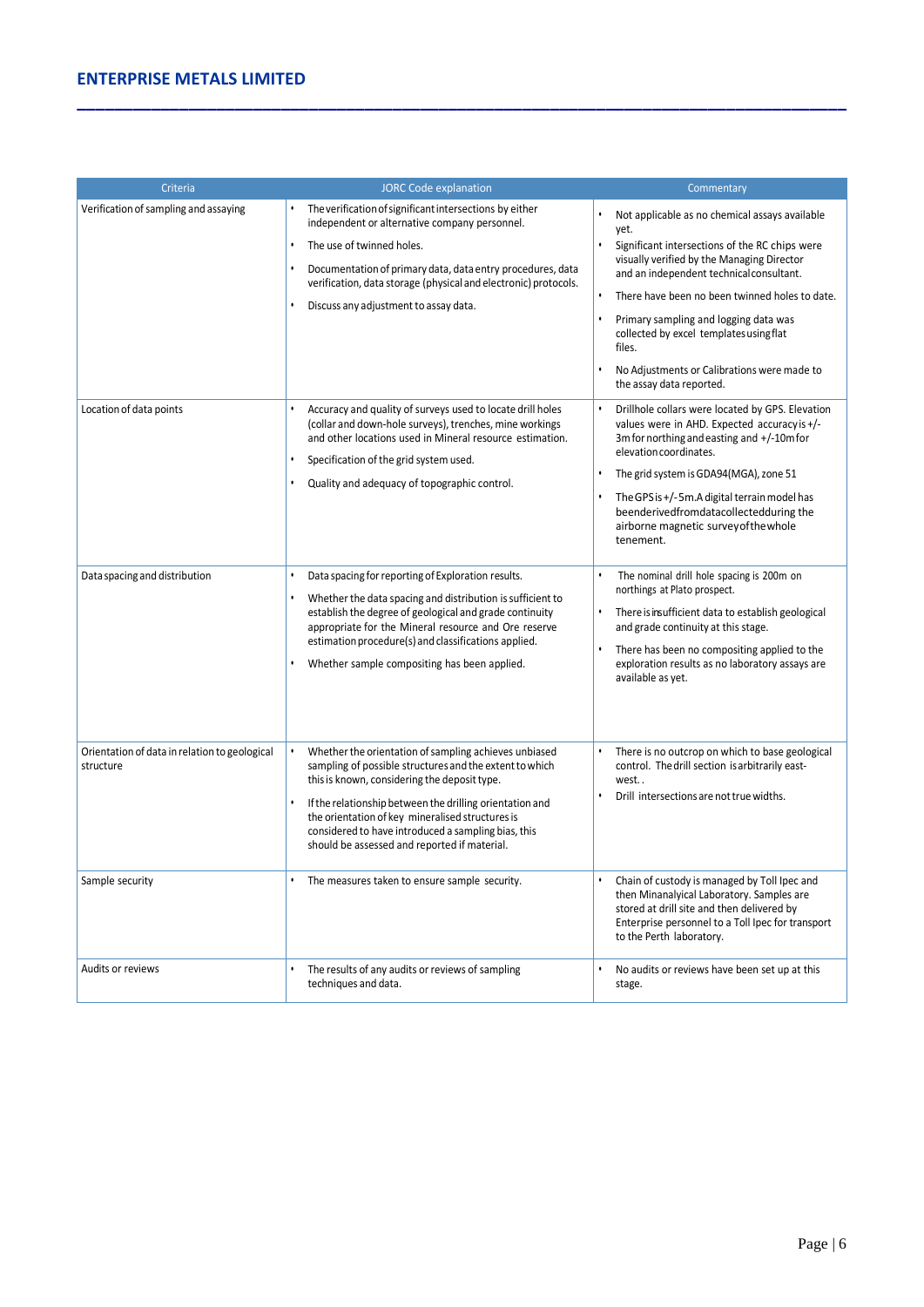# **Section 2 Reporting of Exploration Results**

(Criteria listed in the preceding section also apply to this section.)

| Criteria                                                            | <b>JORC Code explanation</b>                                                                                                                                                                                                                                                                                                                                                                                                                                                                                                                                                                                                                                                                       | Commentary                                                                                                                                                                                                                                                                                                               |
|---------------------------------------------------------------------|----------------------------------------------------------------------------------------------------------------------------------------------------------------------------------------------------------------------------------------------------------------------------------------------------------------------------------------------------------------------------------------------------------------------------------------------------------------------------------------------------------------------------------------------------------------------------------------------------------------------------------------------------------------------------------------------------|--------------------------------------------------------------------------------------------------------------------------------------------------------------------------------------------------------------------------------------------------------------------------------------------------------------------------|
| Mineral tenement and land tenure status                             | Type, reference name/number, location and ownership<br>including agreements or material issues with third parties<br>such as jointventures, partnerships, overriding royalties,<br>native title interests, historical sites, wilderness or national<br>park and environmental settings.<br>The security of the tenure held at the time of reporting<br>along with any known impediments to obtaining a<br>licence to operate in the area.                                                                                                                                                                                                                                                          | The drilling is located wholly within<br>Exploration Licence E63/1281.The<br>tenement is 100% owned by Enterprise<br>Metals Ltd<br>The tenement is granted and in good standing<br>with no known impediments to exploration.                                                                                             |
| Exploration done by other parties                                   | Acknowledgment and appraisal of exploration by<br>other parties.                                                                                                                                                                                                                                                                                                                                                                                                                                                                                                                                                                                                                                   | No known exploration by other<br>parties on Plato Prospect.                                                                                                                                                                                                                                                              |
| Geology                                                             | Deposit type, geological setting and style of mineralisation.<br>$\bullet$                                                                                                                                                                                                                                                                                                                                                                                                                                                                                                                                                                                                                         | Plato occurs within the Albany-Fraser Orogen<br>which consists of gneiss, mafic rocks including<br>gabbro with significant garnet in the<br>metamorphic rocks.<br>Further drilling and assaying is required to fully<br>assess the geology and style of mineralisation.<br>Mineralogy and petrology studies are planned. |
| Drill hole Information                                              | A summary of all information material to the understanding of<br>the exploration results including a tabulation of the following<br>information for all Material drillholes:<br>» easting and northing of the drill hole collar<br>» elevation or RL (reduced Level - elevationabovesea<br>level in metres) of the drill hole collar<br>» dip and azimuth of the hole<br>» down hole length and interception depth<br>» hole length<br>If the exclusion of this information is justified on the basis<br>that the information is not Material and this exclusion does<br>not detract from the understanding of the report, the<br>Competent Person should clearly explain why this is the<br>case. | refer to Table 2. All drill hole locations.<br>$\bullet$                                                                                                                                                                                                                                                                 |
| Data aggregation methods                                            | In reporting Exploration results, weighting averaging<br>techniques, maximum and/or minimum grade truncations (eg<br>cutting of high grades) and cut-off grades are usually<br>Material and should be stated.<br>Where aggregate intercepts incorporate short lengths of<br>high grade results and longer lengths of low grade results,<br>the procedure used for such aggregation should be stated<br>and some typical examples of such aggregations should be<br>shown in detail.<br>The assumptions used for any reporting of metal equivalent<br>values should be clearly stated.                                                                                                              | Not applicable, as no laboratory assays yet<br>obtained.<br>No use of metal equivalents has been used in this<br>report                                                                                                                                                                                                  |
| Relationship between mineralisation<br>widths and intercept lengths | These relationships are particularly important in the<br>$\bullet$<br>reporting of Exploration results.<br>If the geometry of the mineralisation with respect to the drill<br>٠<br>hole angle is known, its nature should be reported.<br>If it is not known and only the down hole lengths are<br>reported, there should be a clear statement to this effect<br>(eg 'down hole length, true width not known').                                                                                                                                                                                                                                                                                    | The geometry of mineralisation is not known at<br>this early stage. Intercepts are of holes drilled at<br>-70 dip. These are not true thicknesses.<br>Downhole lengths only are reported. These are<br>not true widths.                                                                                                  |